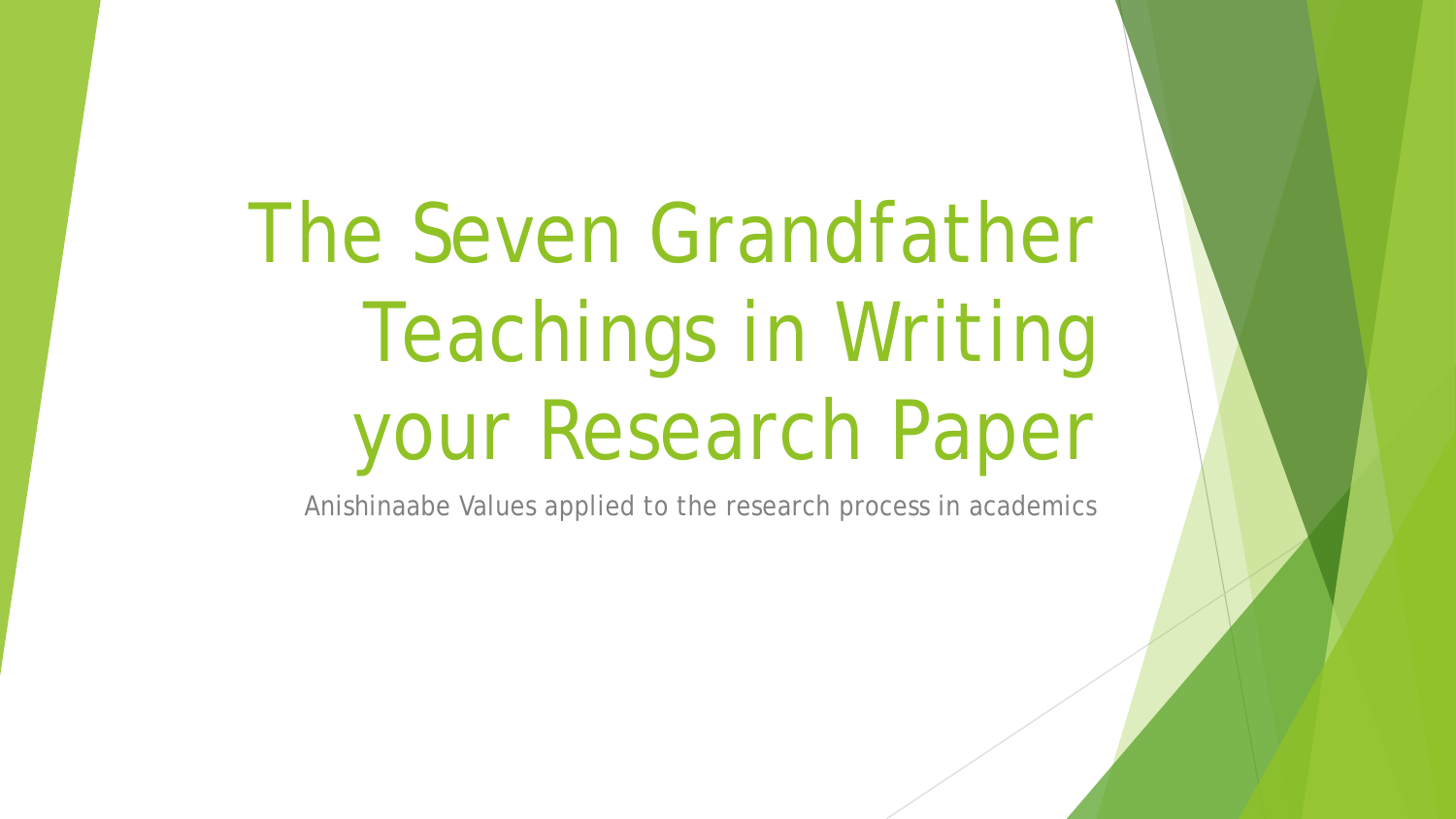## **Truth**



Critically evaluate what you read in light of

- 1. What you already know about the topic
- 2. Your honest experience and biases with the subject
- 3. Who the author is and what they represent
- 4. Speak your Truth!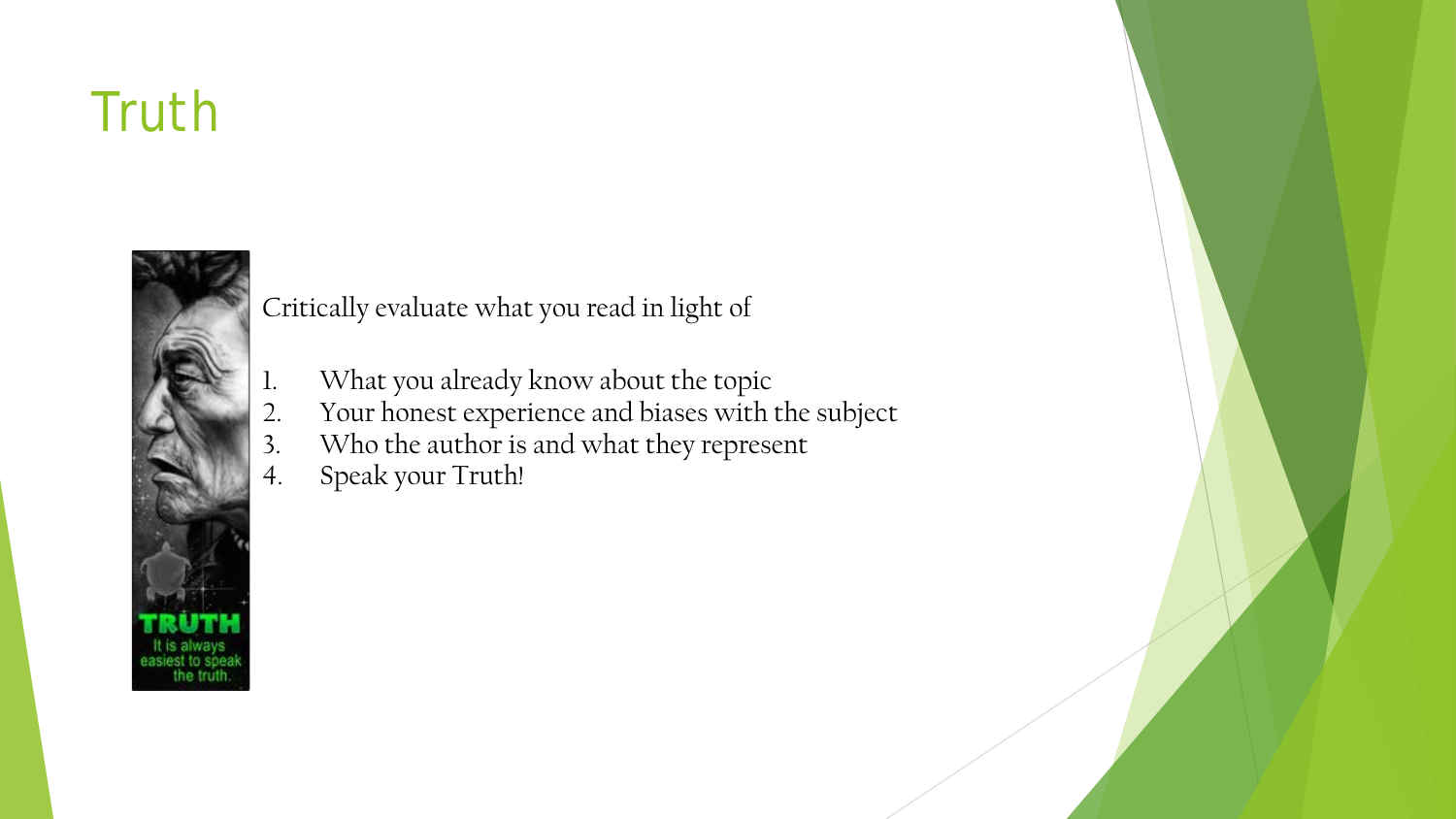# Humility



In your interpretation of the research

- 1. Exaggerating results can be akin to false representation
- 2. Be fair to the research of others in how you use, interpret, quote
- 3. Thoroughly explain the concepts of the research
- 4. Claim only your work, not the work of others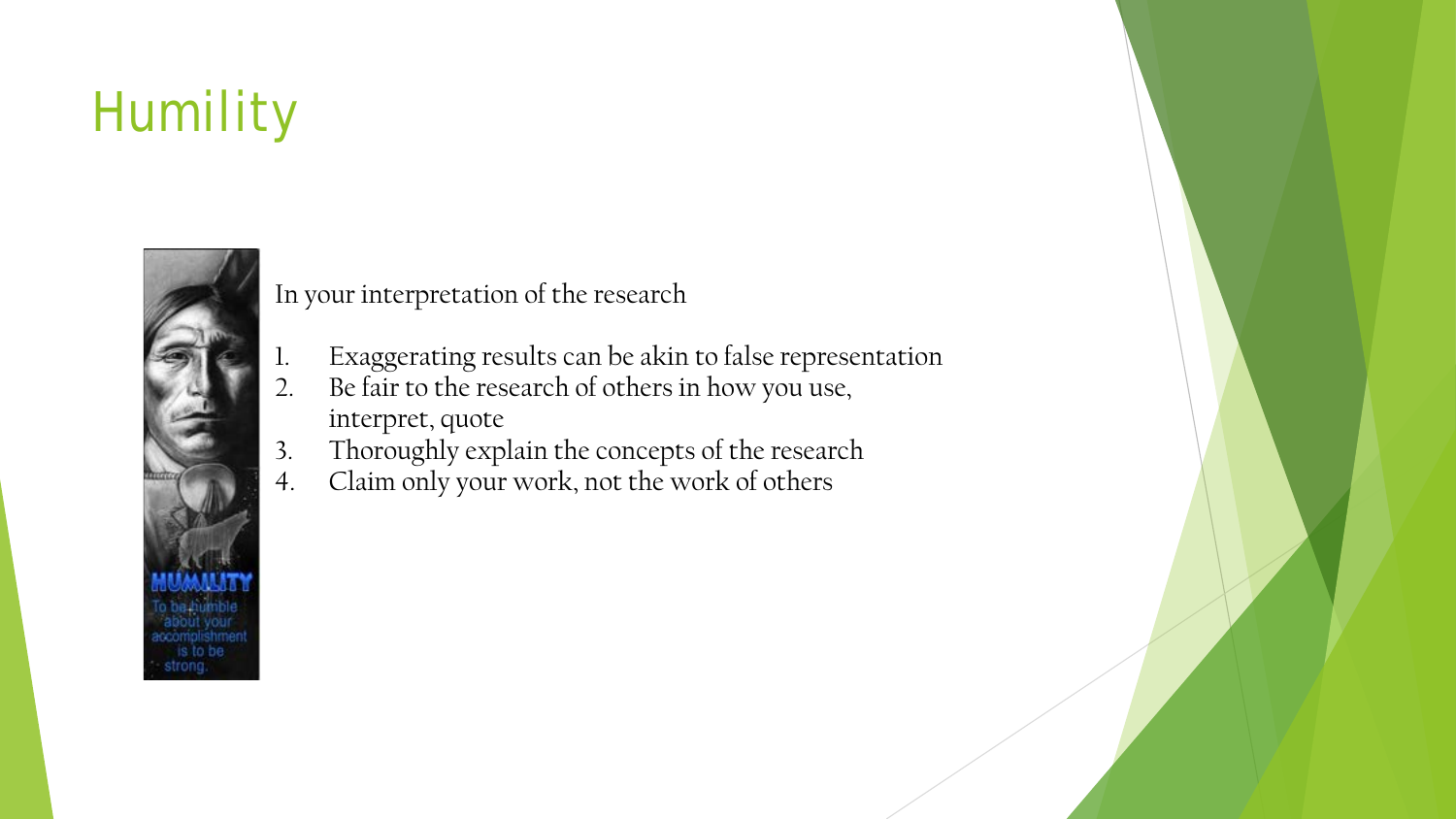## **Honesty**



Show integrity in your work by

- 1. Not copying the work of others called plagiarism
- 2. Collecting enough sources to provide a good basis for your argument
- 3. Understand the information and present it honestly in your report
- 4. Be specific, make sure the information used is relevant to your purpose
- 5. Cite your sources accurately and thoroughly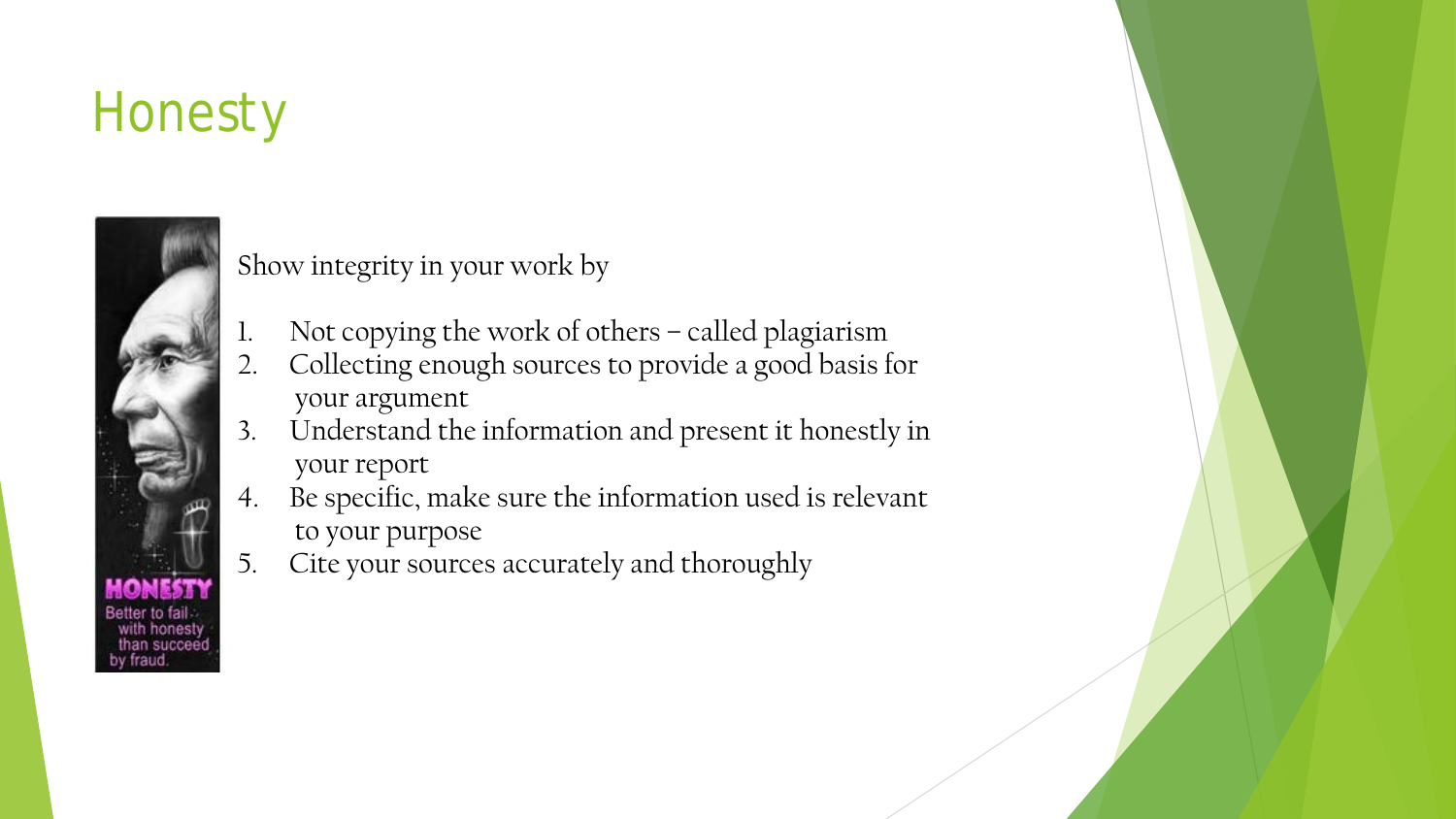#### Love



Choose a subject that matters to you

- Make it important to understand your research
- 2. Keep it interesting follow what is meaningful to you
- 3. Care about how your work will impact others
- 4. Use research to improve your community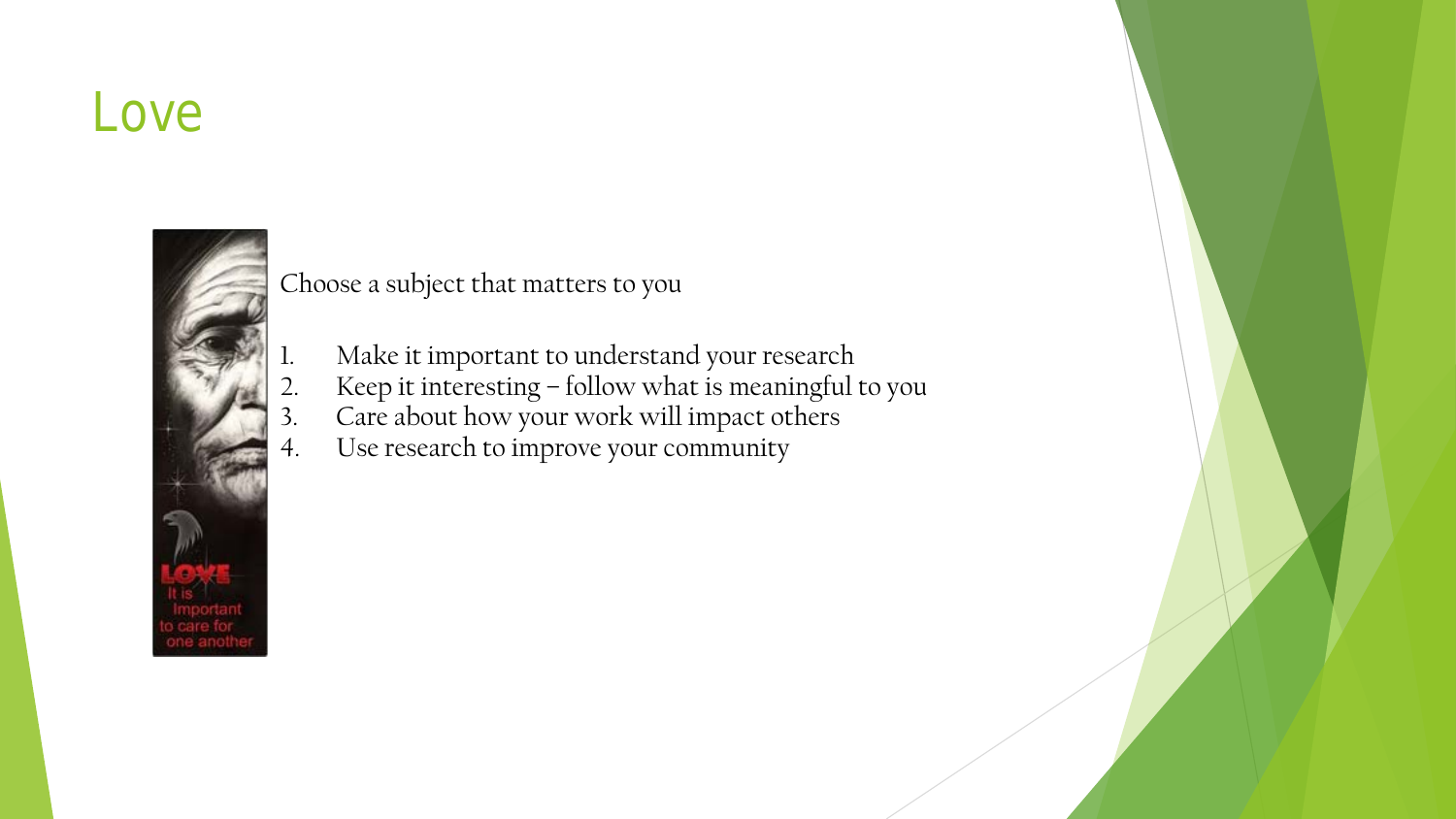## Wisdom



Use your research wisely

- 1. Think about what the research results say
- 2. Consider how the results support or conflict with your research
- 3. Explain what you have learned from your research
- 4. What do you recommend others do to advance your subject in further research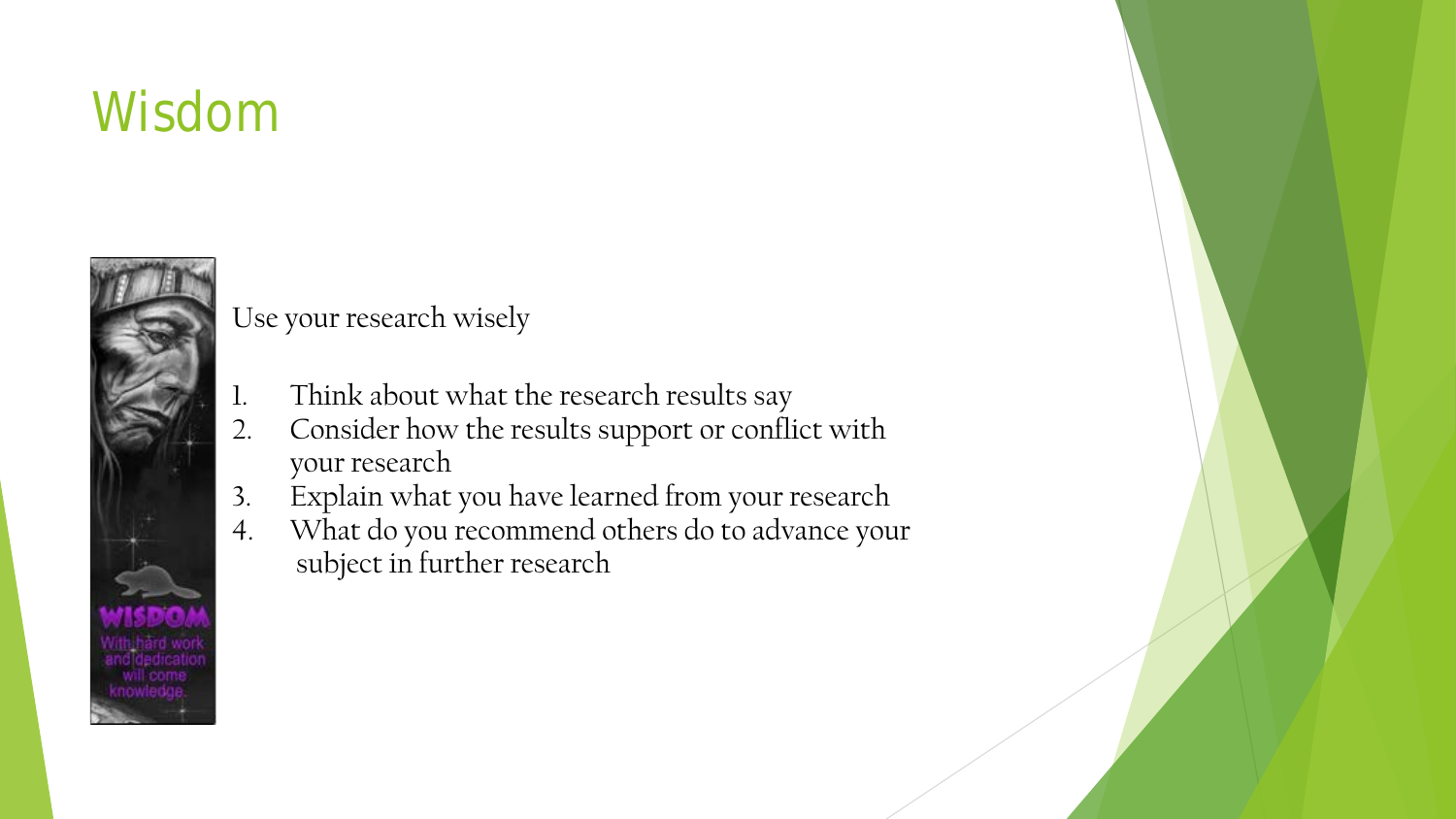## Courage



Your ideas matter

- 1. Learn the best way to express yourself in writing
- 2. Support your ideas with peer reviewed research
- 3. Cite your sources so others see you are using quality information
- 4. Believe in the work you can do to share your voice
- 5. Speak and write to your assignment and to your community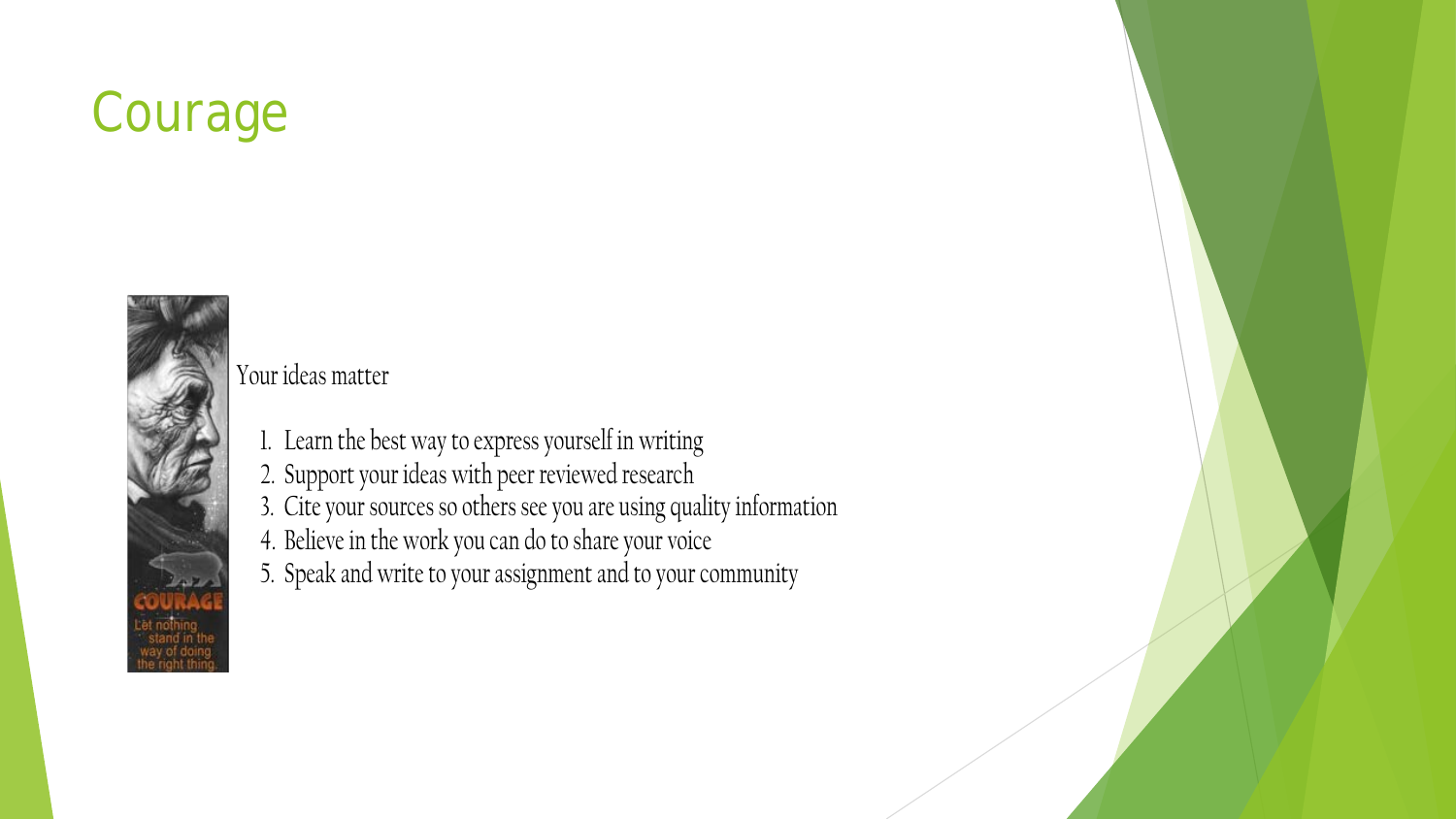## Respect



Begin with the credible sources and end with your critical knowledge of the subject

- 1. Use the best sources for information for your research
- 2. Understand that not all internet sources are true or credible
- 3. Search the Library catalog for peer-reviewed articles and books
- 4. Request what will help your research from Resource Sharing
- 5. Critically think about your subject and the resources you have found
- 6. Write your evaluation of the research, cite your sources, and quote other's work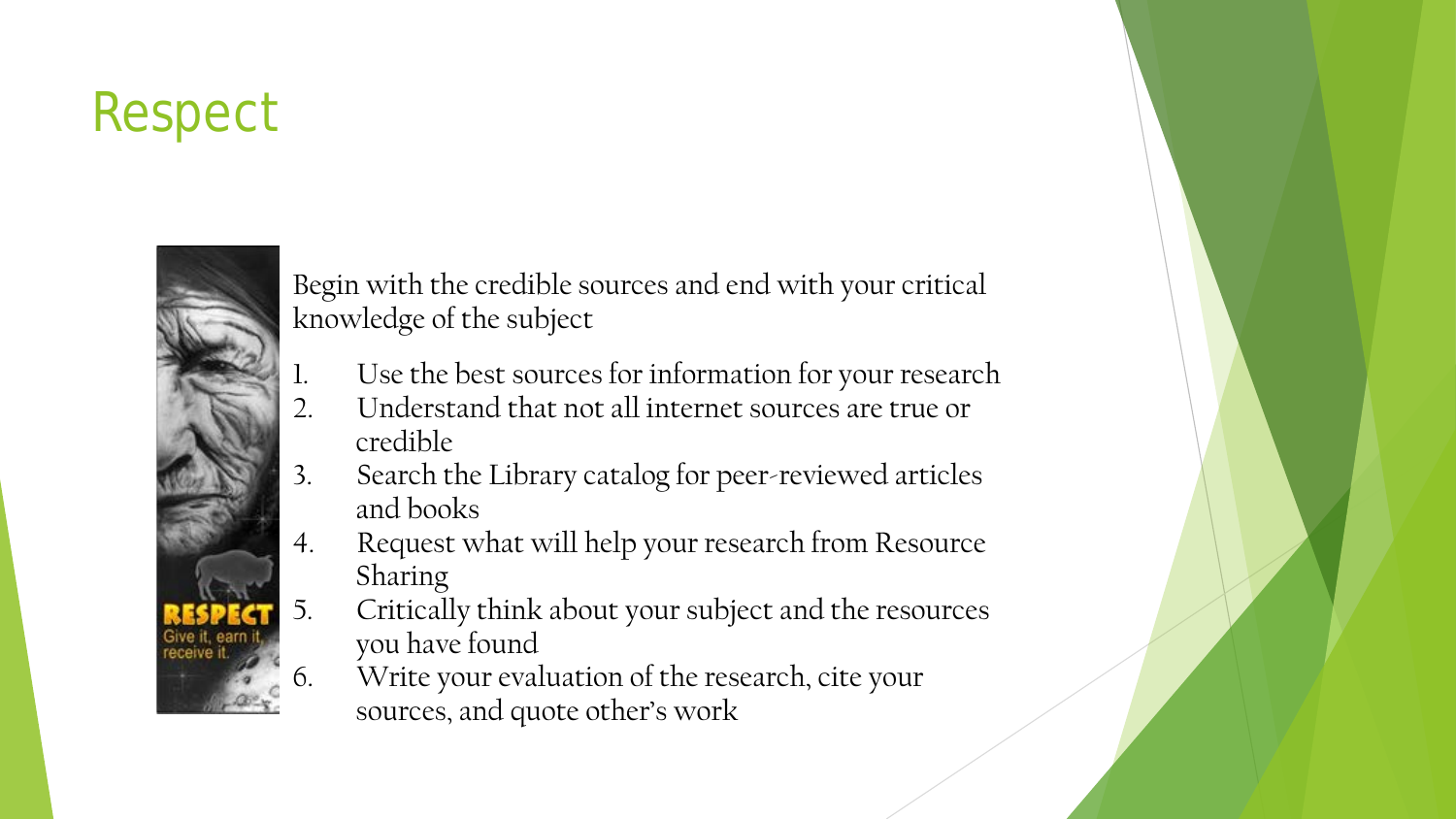## Library Resources Online and on the Shelves:

- ▶ The Bezhigoogahbow Library's Online Catalog has well over 1 million credible and peer-reviewed journal articles and internet resources for you to use.
- If the library doesn't have it at your fingertips, it can be ordered through Resource Sharing – talk to the librarian.
- ▶ The Library can be a resource for more than books stop in and ask for help on your project at any stage.